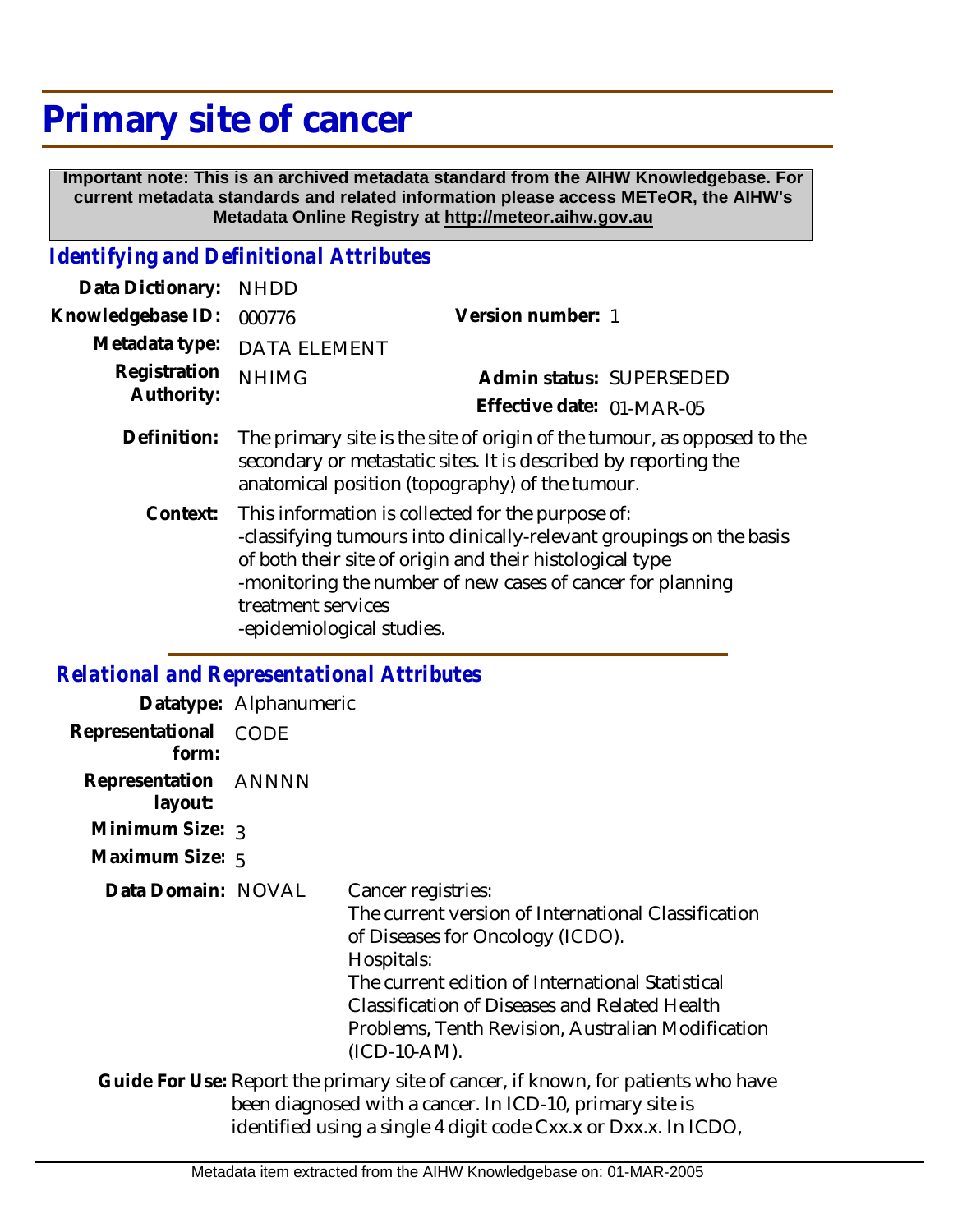primary site is identified using both the Cxx.x code identifying site and the behaviour code to identify whether the site is the primary site. The behaviour code numbers used in ICDO are listed below :

- 0 Benign
- 1 Uncertain whether benign or malignant
	- borderline malignancy
	- low malignant potential
- 2 Carcinoma in situ
	- intraepithelial
	- non-infiltrating
	- non-invasive
- 3 Malignant, primary site
- 6 Malignant, metastatic site
	- malignant, secondary site
- 9 Malignant, uncertain whether primary or metastatic site

Collection Methods: Cancer registries use Site codes from the current version of ICDO.

In a hospital setting, primary site of cancer should be recorded on the patient's medical record by the patient's attending clinician or medical practitioner, and coded by the hospital's medical records department.

Hospitals use Diagnosis codes from ICD-10-AM. Valid codes must start with C or D.

In hospital reporting, the diagnosis code for each separate primary site cancer will be reported as a Principal diagnosis or an Additional diagnosis as defined in the current edition of the Australian Coding Standards. In death reporting, the Australian Bureau of Statistics uses ICD-10.

Some ICD-10-AM diagnosis codes e.g. mesothelioma and Kaposi's sarcoma, are based on morphology and not site alone, and include tumours of these types even where the primary site is unknown.

**Related metadata:** is a qualifier of Laterality of primary cancer version 1